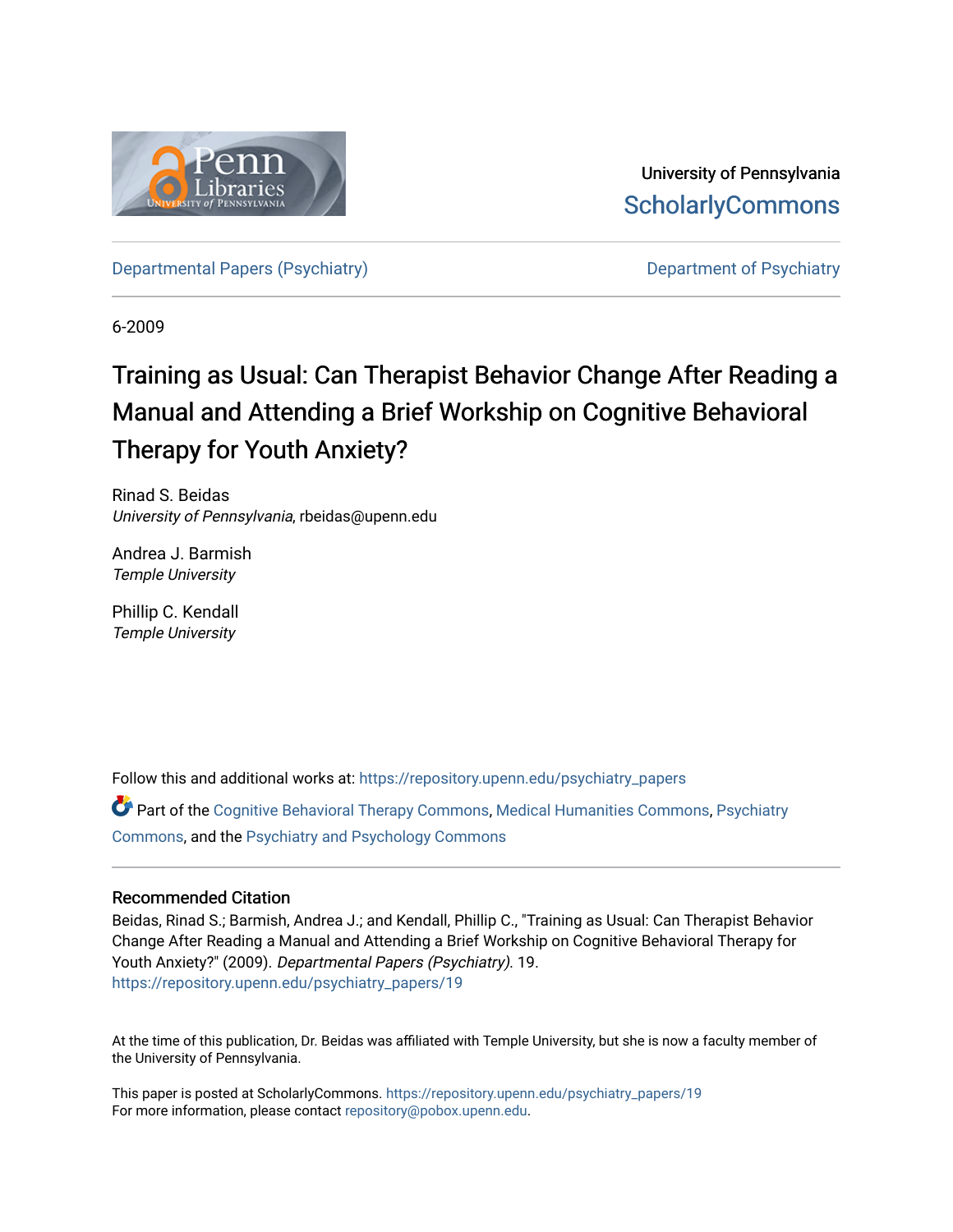## Training as Usual: Can Therapist Behavior Change After Reading a Manual and Attending a Brief Workship on Cognitive Behavioral Therapy for Youth Anxiety?

## Abstract

There exists an ongoing movement to transport empirically supported treatments (ESTs), developed and evaluated in research clinics, to service providing clinics. ESTs refer to psychological interventions that have been evaluated scientifically (e.g., randomized controlled trial; RCT) and satisfy the Chambless and Hollon (1998) criteria (Kendall & Beidas, 2007). Dissemination research encompasses both dissemination (purposeful distribution of relevant information and materials to clinicians) and implementation (adoption and integration of EST in clinical practice) of ESTs (Lomas, 1993). However, for a variety of reasons (Addis & Krasnow, 2000; Riley, Schuman, Forman-Hoffman, Mihm, Applegate, & Asif, 2007), resistance to dissemination and implementation exists. We focus on training therapists in ESTs (i.e., dissemination). Thus, a key question arises: Do current training efforts practice in the community (i.e., reading a manual and attending a brief training workshop) effectively influence therapist behavior in those who are naïve to fundamental principles of an EST?

### **Disciplines**

Cognitive Behavioral Therapy | Medical Humanities | Psychiatry | Psychiatry and Psychology

### **Comments**

At the time of this publication, Dr. Beidas was affiliated with Temple University, but she is now a faculty member of the University of Pennsylvania.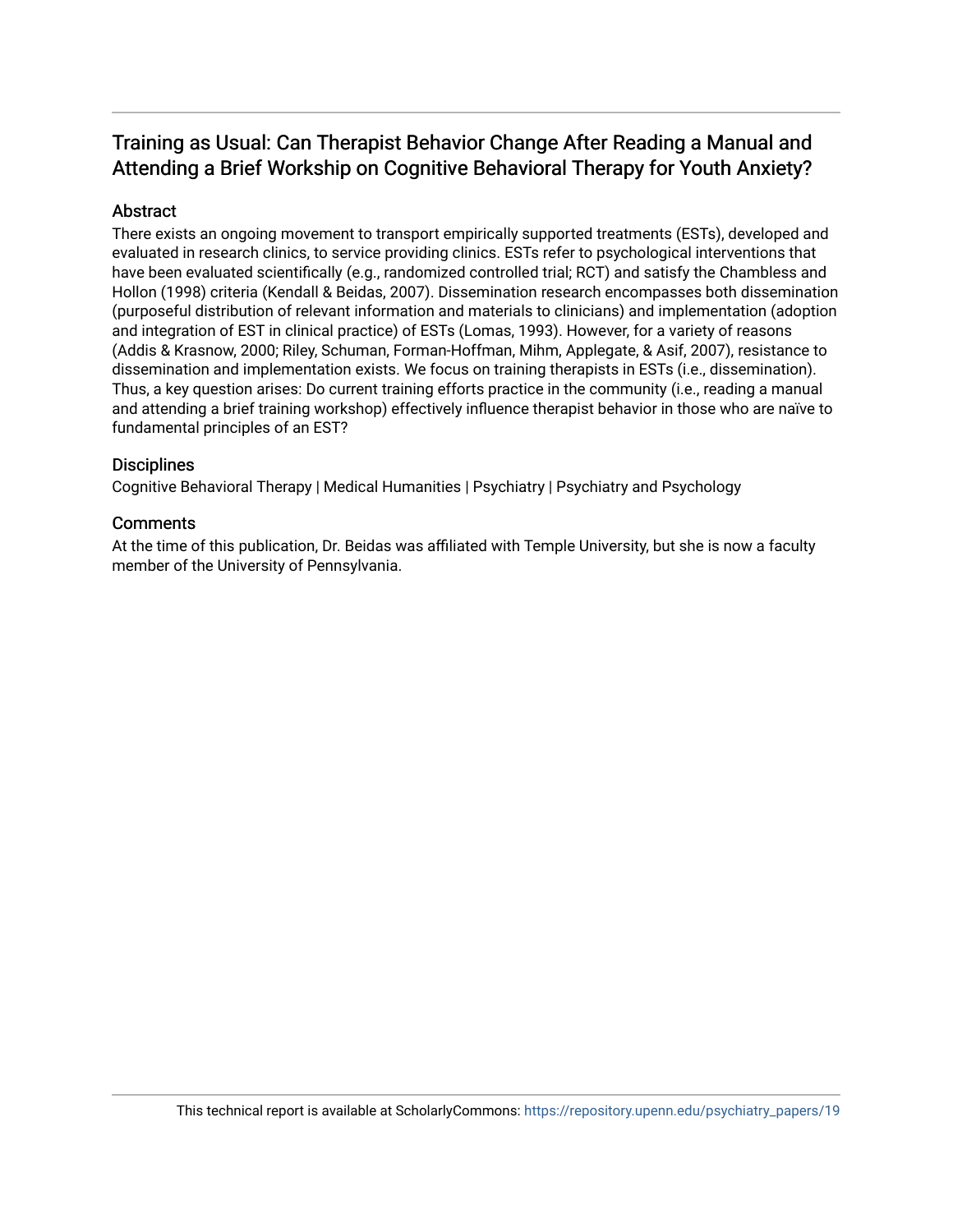## Training as Usual: Can Therapist Behavior Change After Reading a Manual and Attending a Brief Workshop on Cognitive Behavioral Therapy for Youth Anxiety?

Rinad S. Beidas, Andrea J. Barmish, and Philip C. Kendall, *Temple University*

There exists an ongoing movement to<br>transport empirically supported<br>treatments (ESTs), developed and<br>evaluated in research clinics to service protransport empirically supported treatments (ESTs), developed and evaluated in research clinics, to service providing clinics. ESTs refer to psychological interventions that have been evaluated scientifically (e.g., randomized controlled trial; RCT) and satisfy the Chambless and Hollon (1998) criteria (Kendall & Beidas, 2007). Dissemination research encompasses both dissemination (purposeful distribution of relevant information and materials to clinicians) and implementation (adoption and integration of EST in clinical practice) of ESTs (Lomas, 1993). However, for a variety of reasons (Addis & Krasnow, 2000; Riley, Schuman, Forman-Hoffman, Mihm, Applegate, & Asif, 2007), resistance to dissemination and implementation exists. We focus on training therapists in ESTs (i.e., dissemination). Thus, a key question arises: Do current training efforts practiced in the community (i.e., reading a manual and attending a brief training workshop) effectively influence therapist behavior in those who are naïve to fundamental principles of an EST?

Scant research exists in this area. Studies that have addressed this question have focused on training providers in adult treatment, primarily for substance use (see Beidas & Kendall, in press, for a review of training studies; Miller, Yahne, Moyers, Martinez, & Pirritano, 2004; Morganstern, Morgan, McCrady, Keller, & Carroll, 2001; Sholomskas et al., 2005). Additionally, these studies have frequently included supervision, coaching, and longer training times than typically observed in community practices. Typically, these studies have used the "gold-standard training" observed in RCTs (Sholomskas et al.) to identify best training practices. The evidence from these studies suggests that knowledge increases after receiving training in an EST but that change in actual therapist behavior may not be achieved without supervision and feed-

back on behavior (Beidas & Kendall, in press). The question of what best training practices ought to entail remains unanswered.

More fundamentally, the effect of current community training practices on therapist knowledge and behavior has received meager research attention. Do brief workshops (such as a 2- to 3-hour continuing education seminar) and reading a manual influence therapist knowledge and behavior in therapists who are naïve to the principles of an EST? Given that continuing education workshops tend to be the main vehicle through which practitioners gain experience in newer treatments (Herschell, McNeil, & McNeil, 2004), this is an important area of inquiry. Two studies have addressed this question (DeViva, 2006; Rubel, Sobell, & Miller, 2000), but further study is warranted given study limitations. In one study, therapist behavior changed following a 3-hour workshop (DeViva). However, training was on a particular technique (i.e., increasing client motivation) rather than a treatment program. In another study, therapist behavior changed following 2 days of training on motivational interviewing (Rubel et al., 2000). However, in this study, therapist behavior was gleaned from written responses rather than rated therapist behavior. Additionally, the time of training exceeded that of general continuing education workshops, which tend to be half days or full days at their longest (Herschell et al., 2004).

There has yet to be a reported empirical investigation of training in ESTs for youth (Herschell et al., 2004), nor has there been a reported empirical investigation of the dissemination process with graduate trainees. Graduate trainees are especially relevant because they provide an analogue for training practitioners who are naïve to the principles of a particular EST. Additionally, there is concerning evidence that graduate students are not receiving training in ESTs in

their graduate programs: A recent study reported that fewer than 50% of graduate students were expected to use ESTs in their training programs and practica (Hunt & Wisocki, 2008). Training in treatment modalities may influence therapist attitudes and openness to such treatments. Karekla, Lundgren, and Forsyth (2004) reported that graduate students exposed to ESTs in the classroom and through practica held more positive attitudes than students without these experiences. Addis and Krasnow (2000) found less favorable attitudes towards ESTs among practitioners, and attitudes towards ESTs may be more favorable for those beginning their careers (Karekla et al., 2004). It is relevant to study dissemination with a graduate trainee sample because they can arguably be the most salient individuals to bridge the research-practice gap.

The present study addressed disseminating an EST to clinically focused graduate trainees with limited training in the EST to be disseminated. One EST for youth anxiety was selected (i.e., cognitive-behavioral therapy [CBT]; Coping Cat; Kendall & Hedtke, 2006). This study evaluated whether a manual and a brief workshop would result in therapist behavior change in a group of trainees seeking service careers.

#### **Method**

#### *Participants*

The current study consisted of 20 graduate students  $(N = 20)$  in clinical psychology, ranging in age from 22 to 46 years (*M*  $= 25.95$ ,  $SD = 5.24$ ; 85% female; 100% Caucasian). Participants were in their second year of graduate training, and ranged in general clinical experience from 0 to 70 months (*M* = 10.45, *SD* = 17.30). When asked to describe their identification with CBT (7-point scale;  $1 =$  *do not identify*,  $7 =$ *strongly identify*), participants rated themselves 4 or higher ( $M = 5.60$ ,  $SD = .68$ ). Two participants had previously provided services for an anxious child using CBT, but did not use the Coping Cat program (Kendall & Hedtke, 2006). Nineteen of 20 participants (95%) had never read the Coping Cat therapist manual; one participant had read part of the manual. All participants had not previously received training in CBT for child anxiety. Past experience with CBT in general was not examined; however, examination of the program's curriculum indicates that, prior to their second year, students would have had one class on psychotherapy, which did not exclusively focus on CBT. Twelve out of the 20 students (60%) completed all out-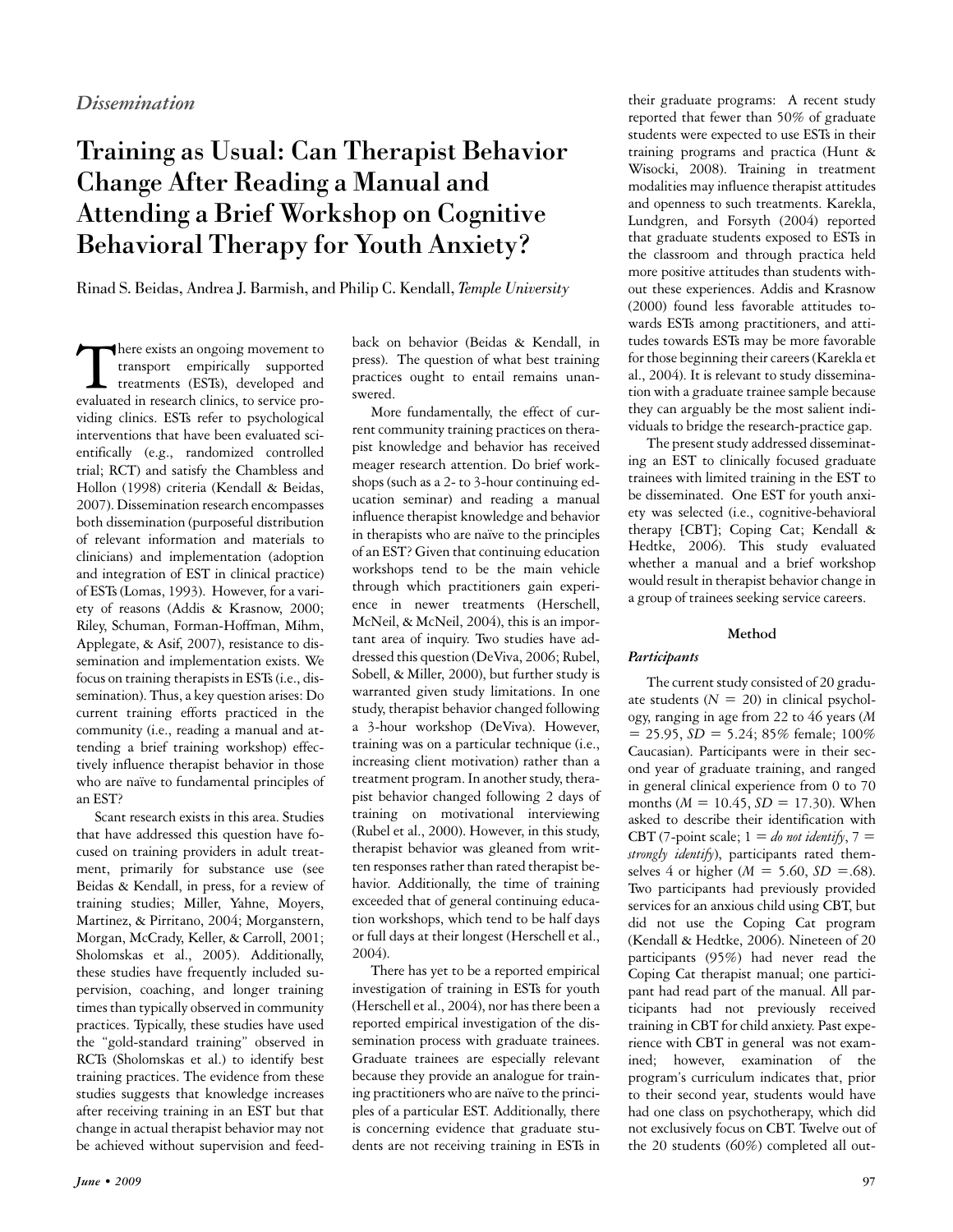come measures (knowledge test and structured role-play), with 8 completing most but not all measures.

#### *Measures*

*Clinician Demographics and Attitudes Questionnaire*. This questionnaire contained 15 items (response format included multiple choice, open-ended, or a 7-point Likert scale), which assessed background information (e.g., months of clinical experience, training orientation, and experience treating youth anxiety), prior experience with the Coping Cat program, and participants' opinions toward ESTs for youth anxiety.

*Knowledge Test*. The 20-item test included 5 true/false and 15 multiple choice (4 response options) questions to assess knowledge of the Coping Cat program (see below for example).

#### **Which of the following is most true with regard to coping modeling?**

- (a) Mastery modeling is preferred over coping modeling.
- (b) Coping modeling increases the similarity between the observer and the model.
- (c) Coping modeling includes initial difficulties (like those of the client), a strategy to overcome the difficulty, and then success.
- (d) Both b and c are correct.

Two alternate forms of the knowledge test were developed for use in repeated assessment. The root questions for this test were previously developed and used in training at the Child and Adolescent Anxiety Disorders Clinic (CAADC). Questions for the alternate forms matched the root questions in difficulty and content (rated as comparably difficult by four child anxiety experts). To prevent order effects, participants were randomly assigned a test order. Psychometrics on the knowledge test were obtained via repeated measure (1 week interval) to 10 second-year graduate students at another program. Cronbach's alpha was .76 and retest reliability was .86, indicating temporal reliability. Three of the 10 students had been trained in CBT for child anxiety. Trained students (*M* = 19.33,

*SD* = .58) scored higher than untrained students (*M* = 13.71, *SD* = 2.75), *F*(1, 9)  $= 11.51, p = .01,$  indicating that the knowledge test was sensitive to training effects.

*Structured role-play*. Participants were given a three-paragraph vignette of a fictitious youngster presenting for anxiety treatment and asked to demonstrate one of the key components of the Coping Cat program in a structured role-play. Two vignettes were prepared to prevent practice effects and were rated by four child anxiety treatment experts to ensure that they were comparable. Vignettes were randomly assigned. The vignettes were previously used for CBT training in a National Institute of Mental Health–sponsored multisite trial (Child/Adolescent Anxiety Multimodal Study; Walkup et al., 2008).

Each participant was allotted 5 minutes to read the vignette and prepare for the structured role-play. The role-play consisted of the participant interacting with the client, having been asked to demonstrate "preparing the child client for an exposure task." Participants were encouraged to behave as though a child was present in the room with them. This aspect of treatment is a central component of CBT. As an example, one of the vignettes involved the participant preparing a socially phobic youngster to call his grandmother on the phone. The role-plays were videotaped and later independently coded for adherence and skill, and therapist factors, by raters who were blind to participant training condition.

Adherence, a primary outcome measure, is the utilization of the treatment procedures in the treatment of a client (Perepletchikova & Kazdin, 2005). This was assessed by independent evaluators (doctoral graduate students) blind to condition, who watched videotapes of the roleplays and assessed adherence with a checklist. This checklist allowed coders to evaluate whether or not the participants covered the main goals of planning for an exposure—coders scored each category for the presence of the target behavior. The total adherence score demonstrated very

*Figure 1***. Training and Assessment Schedule** 

| Measure Administered       |  | PМ | $PM + WS$ |
|----------------------------|--|----|-----------|
| Demographics Questionnaire |  |    |           |
| Knowledge Test             |  |    |           |
| Role-Play                  |  |    |           |

*Note*. BL = Baseline, PM = Postmanual, PM + WS = Postmanual and workshop.

good interrater reliability (intraclass coefficient [ICC] of .98). Additionally, 86% of individual items had kappa coefficients of .80 or higher, which indicates substantial interrater reliability (Landis & Koch, 1977). Two items with kappa coefficients of .5 and .55 were not included in the analyses.

Skill can be defined as the level of competence shown by the therapist in the delivery of treatment (Perepletchikova & Kazdin, 2005). Skill and therapist factors were evaluated by independent raters blind to condition using a 7-point Likert scale. The four items that assessed skill and therapist factors showed good interrater reliability (ICCs of .63 to .83; Landis & Koch, 1977) and targeted participant skill and factors that might change as a result of training (e.g., collaborative style, understandable language, confidence).

#### *Procedure*

*Training*. A quasi-experimental pre-post repeated-measures design examined the effects of reading a manual and attending a workshop on therapist behavior and knowledge (see Figure 1). First, participants completed an assessment evaluating their baseline (BL) knowledge of the treatment and demographic information. Note that baseline measures only included knowledge and demographics. Next, each participant was given a copy of the Coping Cat therapist manual describing the 16-session CBT program for youth with anxiety disorders and were asked to spend 2 to 3 hours reading the manual over the next week. One week later (postmanual; PM), participants completed an assessment evaluating their knowledge of the program as well as participated in a structured role-play to assess how they would prepare for an exposure task with an anxious youngster. Subsequently, participants attended a 2.5 hour didactic CBT workshop led by an advanced therapist in the Temple University Child and Adolescent Anxiety Disorders Clinic. This workshop covered each section of the Coping Cat therapist manual in detail, as well as provided illustrative examples in an effort to bring the manual to life. After attending the workshop, all participants completed the PM and workshop (PM + WS) assessment evaluating their knowledge of the treatment and also participated in a second role-play demonstrating preparation for an exposure with an anxious child.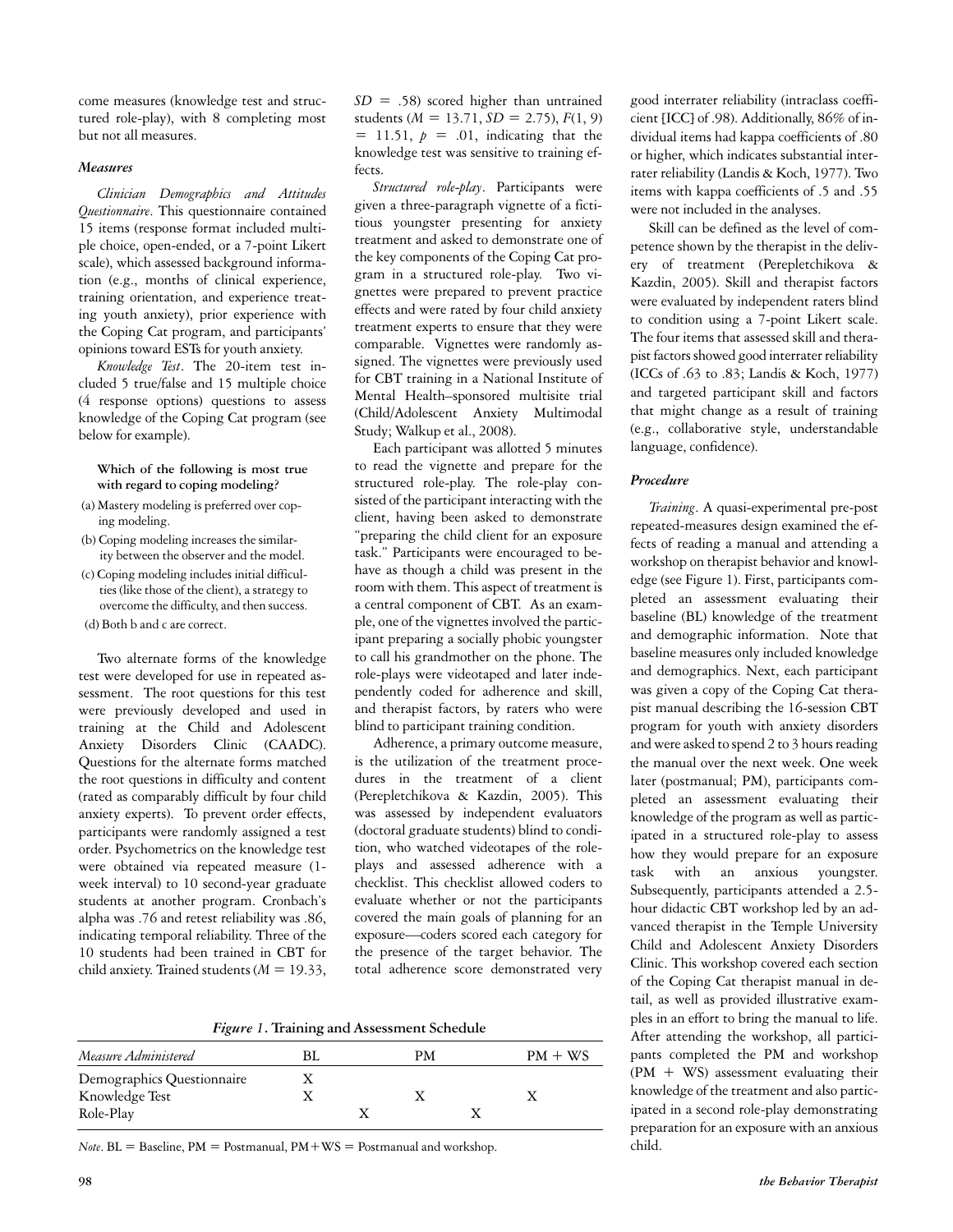#### *Results*

*Training characteristics.* Ninety-four percent (16 of 17) of participants reported that they read the manual at the PM assessment. The mean time reading the manual was 1.74 hours  $(SD = 1.37)$ . All participants completed a 2.5-hour didactic workshop. Mean training time was approximately 4 hours.

*Therapist adherence and skill.* Adherence and skill were measured after each training condition (PM, PM  $+$  WS). See Table 1 for means and standard deviations. The highest possible adherence score was 15, and participant scores ranged from 2 to 9 (PM) and 3 to 11 (PM  $+$  WS). No significant effect of training condition on adherence was found,  $t(1, 10) = -1.53$ ,  $p = ns$ . The highest possible skill score was 7, and participant scores ranged from 2 to 5 (both PM and PM + WS). Similarly, there was no effect of training condition on therapist overall skill, *t*(1,  $10) = -.45, p = ns.$ 

*Therapist factors*. Changes in therapist factors were measured after each training condition (PM, PM  $+$  WS; see Table 1). A significant effect of training on therapist confidence was found: therapists were rated as more confident  $PM + WS$ , relative to PM alone,  $t(1, 10) = -2.21$ ,  $p = .05$ .

*Therapist knowledge*. Mauchley's test demonstrated that sphericity was not violated,  $\chi^2 = .982$ ,  $p = ns$ . The highest possible knowledge score was 20 and scores ranged from 5 to 15 (BL), 10 to 19 (PM), and 16 to 19 (PM  $+$  WS). A significant main effect of training on therapist knowledge was observed,  $F(2, 32) = 22.51, p =$ .00 (partial eta squared  $=$  .59; large effect; Cohen, 1988). The mean knowledge score at BL was 12.06 (*SD* = 2.56), at PM was 15.35 (*SD* = 2.99), and at PM + WS was  $17.24$  ( $SD = 1.20$ ). A priori within-subject contrasts identified a significant difference of knowledge between the BL and PM conditions,  $F(1, 16) = 16.26$ ,  $p = .00$ , as well as between the PM and PM + WS conditions,  $F(1, 16) = 5.61, p = .03$ .

*Analyses between completers and noncompleters.* To evaluate individuals who completed all measures and the individuals who completed most measures, *t* tests were conducted (note: both groups received all ingredients of the intervention—reading the manual and attending the didactic workshop). Participants who completed all measures (relative to those who did not) believed learning about the treatment to be more useful (*M* = 5.75, *SD* = .87 vs. *M* =  $4.50, SD = 1.07$ ,  $t(18) = -2.88, p = .01$ , and spent more time reading the manual

 $(M = 2.25, SD = .5$  vs.  $M = .5, SD = .5$ ),  $t(15) = -2.9, p = .01$ . Noncompleters were included in all analyses when possible.

*Clinically significant changes*. To examine the relative clinical utility of the two training conditions, the proportion of participants who were successfully trained to criterion in PM and PM + WS were compared. An 80% cutoff score (12 of 15) was used to indicate being trained to criterion for adherence (consistent with other evaluations; e.g., Walkup et al., 2008). None of the participants reached this level of adherence after either training condition. A skill score of 3.5 was used as the cutoff for being acceptably trained to criterion. This cutoff criterion is consistent with past trials evaluating the efficacy of CBT (Caroll et al., 2000). Forty-six percent of the participants (6 of 11) met this cutoff for overall skill at PM, whereas 67% (8 of 12) met this cutoff for overall skill at  $PM + WS$ . This did not represent a significant difference between conditions,  $\chi^2(7) = 6.65$ ,  $p = ns$ . For knowledge, the cutoff of 80% (16 of 20 points) was the indication of being trained to criterion. At BL, 0% (0 of 20) of participants met criterion, at PM, 53% (9 of 20) met criterion, and at PM + WS, 100% met criterion (20 of 20),  $\chi^2(2) = 38.05$ ,  $p = .00$ .

#### **Discussion**

Although empirical study of the dissemination process (i.e., training) has been encouraged (Silverman, Kurtines, & Hoagwood, 2004), few studies have been reported. The present results indicate that knowledge of CBT for child anxiety increased after reading the manual (relative to baseline) and further improved after attending the didactic workshop. The mean effect

size associated with the score increase was large. However, unlike the improvements in knowledge scores, participant adherence, skill, and therapist factors (as measured by independent raters) did not differ after reading the manual versus after attending the workshop and reading the manual (with the exception of participant confidence). Training practices as implemented in this study were not enough to influence therapist behavior in novice clinicians.

The training conditions were examined in relation to clinical significance (see *Journal of Consulting and Clinical Psychology*, Kendall, 1999) and utility by setting a criterion level of acceptable training (i.e., see Sholomskas et al., 2005). Adherence is important because it has been implicated in predicting outcomes (e.g., Hupert, Barlow, Gorman, Shear, & Woods, 2006). None of the participants met the 80% criterion level of adherence after either training condition. Adherence may require additional training and supervision (Bazelmans, Prins, Hoogveld, & Bleijenberg, 2004). Skill is an important aspect of treatment because it has been linked to outcome, even when controlling for adherence (Shaw et al., 1999). Fifty-five percent of the participants demonstrated an acceptable level of skill after reading the manual, whereas 64% achieved this after the workshop. All participants reached the knowledge criterion after both attending the workshop and reading the manual, whereas only 50% met the criterion after just reading the manual.

A gold standard for training practicing clinicians to participate in clinical trials includes a treatment manual, didactic workshop, and supervision of training cases (Sholomskas et al., 2005). However, in the

*Table 1***. Means and Standard Deviations of Adherence, Skill, and Therapist Factor Ratings** 

| Variable                | Postmanual | Postmanual $+$ Workshop |  |  |
|-------------------------|------------|-------------------------|--|--|
| Adherence               |            |                         |  |  |
| Total Adherence Score   | 5.63(2.29) | 6.55(2.25)              |  |  |
| Skill                   |            |                         |  |  |
| Judgment of Skill       | 3.63(1.12) | 3.82(.98)               |  |  |
| Therapist Factors       |            |                         |  |  |
| Collaboration           | 4.18(1.47) | 4.55(1.13)              |  |  |
| Understandable language | 4.73(1.01) | 4.91 (.94)              |  |  |
| Confidence              | 3.82(.87)  | $4.36(.81)*$            |  |  |
|                         |            |                         |  |  |

*Note*. Scores on adherence ratings range from 1 to 15, with higher scores indicating better adherence. Scores on skill ratings range from 1 to 7, with higher scores indicating better skill. Values given are means with standard deviations in parentheses. Sample size for each of the two conditions = 11 (with a total *N* = 22). Degrees of freedom = 1, 10. \*  $p \le 0.05$ . \*\*  $p \le 0.01$ .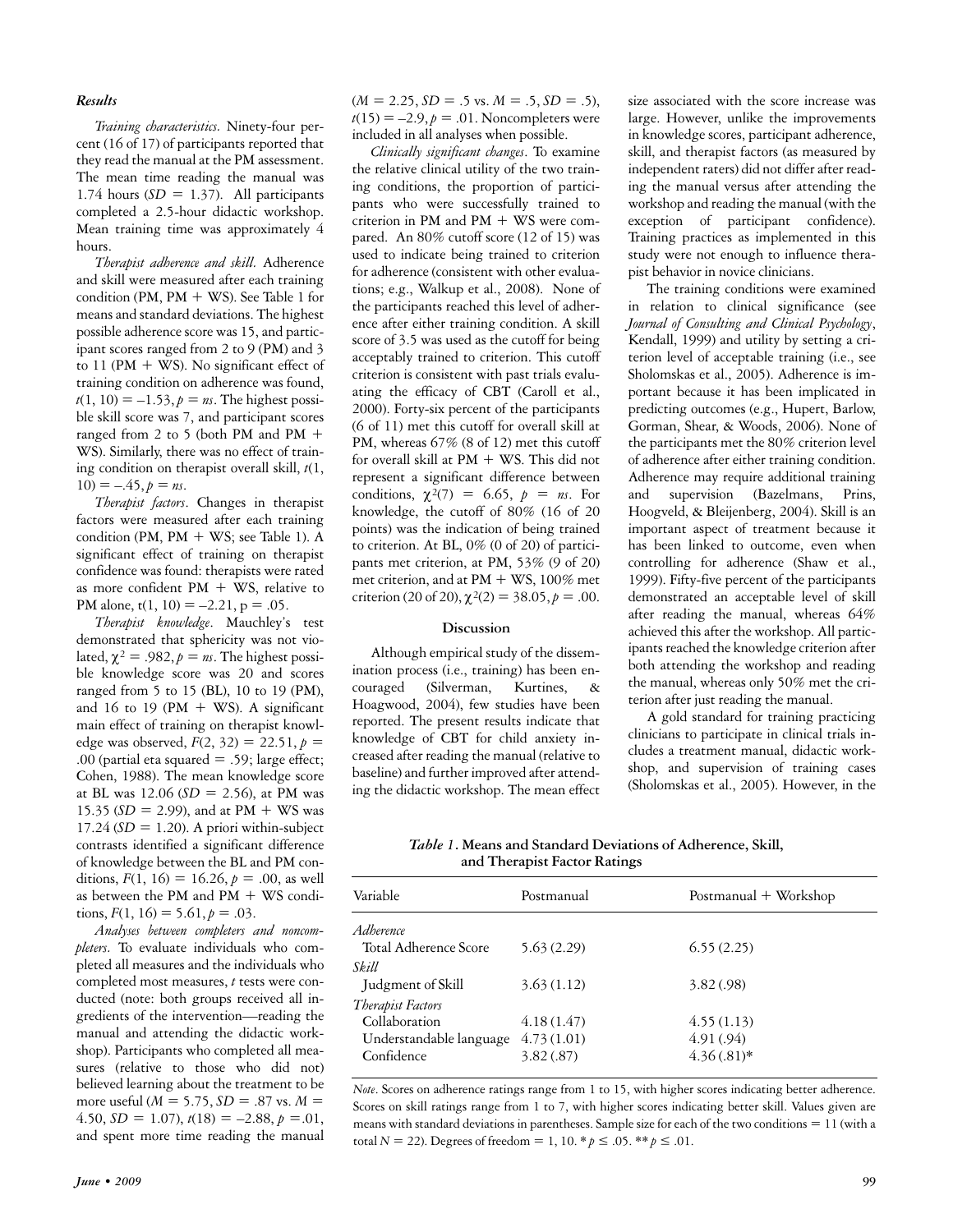community, current practices often include only a brief continuing education workshop and the reading of a manual prior to implementation of a treatment (DeViva, 2006; Herschell et al., 2004). The present results suggest that this may not be the appropriate model for doctoral trainees or individuals naïve to the principles of an EST. Reading a manual and attending a workshop increased knowledge of an EST, but did not necessarily give rise to the skills necessary for implementation. These results suggest that when training therapists naïve to principles of a treatment, the current practice of reading a manual and attending a continuing-education workshop is not sufficient to influence therapist behavior or transport and implement an EST. Further training and supervision (Bazelmans et al., 2004; Herschell et al.; Kendall & Southam-Gerow, 1996) may be necessary for skillful implementation. To reach clinically significant ratings of adherence, it may be that trainee therapists need more training (James, Blackburn, Milne, & Reichfelt, 2001) and practice to adhere to the session goals. Furthermore, reading the manual by itself was not sufficient in increasing therapist knowledge to a clinically significant level, suggesting that individuals who selftrain by reading a manual are not necessarily even gaining enough knowledge to implement the treatment in a successful manner.

This study had a number of strengths. One was the use of students training to be practitioners (see Crits-Cristoph et al., 1995; Karekla et al., 2004). Although the findings may be limited to dissemination geared toward trainees (i.e., the training of doctoral students), the implications may be important for professional training of all psychologists. Future research pertaining to dissemination of ESTs ought to examine the professional training of a range of clinicians (i.e., trainees, interns, postdoctoral fellows, and licensed psychologists). Other strengths include the investigation of the dissemination process for a child treatment and the investigation of therapist behavior (i.e., adherence and skill) rated by blind coders. Finally, the training time was "typical" (practitioners have limited time for learning ESTs; Herschell et al., 2004) and matches the typical process followed in the community (i.e., reading a manual and attending a brief continuing education workshop).

#### *Limitations Merit Consideration*

One limitation is generalizability, given that participants were second-year graduate students from the same training program who read one manual and attended one workshop. Although the participants were naïve to the EST (a strength), they also may have lacked some general therapeutic skills seen in more advanced practitioners. Second, although an overwhelming majority of those approached agreed to participate, not all were able to schedule time to participate in the structured role-play, which explains the missing outcome measures. Limited therapist resources are one of the challenges of dissemination and implementation research (see Hunter et al., 2005; Miller & Mount, 2001). Another limitation is the lack of a comparison group. Certain measures were only collected postintervention (i.e., structured role-play); thus, there are no baseline measures for comparison. Additionally, for doctoral trainees, supervision is an important part of training and dissemination and supervision was not included in this study. Additional areas for future research include the possibility of augmenting training with group consultation as that has shown preliminary evidence of being effective (Luoma et al., 2007). Furthermore, this study did not include other important systems variables (i.e., organizational variables, therapist variables, client variables; Beidas & Kendall, in press). Additionally, although the training time matches typical training, it cannot be described as using "best practices" for training given the brief training time (approximately 4 hours). Finally, ecological validity may be a problem given that the behavior rated was a role-play rather than an actual therapist-child interaction in session.

Are we putting the cart before the horse? Perhaps it would be wise to examine how to best disseminate ESTs to both novice and experienced clinicians before striving to transition these treatments into the community. If clinicians are not adequately trained in how to implement these treatments, it could have deleterious effects on the delivery of these treatments. Current dissemination methods are sufficient in transporting knowledge to doctoral trainees, but these strategies may not be enough for adherence and skill.

#### *Future Directions*

This study demonstrates that current training practices are ineffective in influencing therapist behavior, particularly in clinicians naïve to the principles of the EST studied. A number of recommendations are made below to consider in future studies on training in ESTs.

1. The identification of best training practices for clinicians naïve to principles of CBT needs investigation (e.g., optimal training time, components of effective training) while also balancing the inherent complexities of training community clinicians (e.g., inadequate resources, barriers to training).

2. Specific therapist competencies (e.g., knowledge of basic principles of CBT, ability to use exposure techniques, ability to use Socratic questioning; see Roth & Pilling, 2007, for an example of therapist competencies in CBT for adult depression and anxiety) in all ESTs should be identified and operationalized, so that training programs are able to effectively target specific behaviors. For example, if the use of cognitive restructuring is essential in the treatment of anxious youth, then therapists should be trained to criterion in this particular skill before implementing the treatment.

3. A "systems perspective" for training offers promise. It is unlikely that training and dissemination will succeed if it does not acknowledge that therapists function within a context and multiple variables (i.e., organizational forces, client factors, therapist factors) interact within this context (Beidas & Kendall, in press)

#### **References**

- Addis, M., & Krasnow, A. (2000). A national survey of practicing psychologists' attitudes toward psychotherapy treatment manuals. *Journal of Consulting and Clinical Psychology, 68*, 331-339.
- Bazelmans, E., Prins, J., Hoogveld, S., & Bleijenberg, G. (2004). Manual-based cognitive behavior therapy for chronic fatigue syndrome: Therapists' adherence and perceptions. *Cognitive Behavior Therapy, 33*, 143-150.
- Beidas, R. S., & Kendall, P. C. (in press). Training therapists in evidence-based practice: A critical review of studies from a systems-contextual perspective. *Clinical Psychology: Science & Practice*.
- Caroll, K., Nich, C., Sifry, R., Frankforter, T., Nuro, K., Ball, S. et al. (2000). A general system for evaluating therapist adherence and competence in psychotherapy research in the additions. *Drug and Alcohol Dependence, 57*, 225-238.
- Chambless, D., & Hollon, S. (1998). Defining empirically supported therapies. *Journal of Consulting and Clinical Psychology, 66*, 7-18.
- Chambless, D., & Ollendick, T. (2001). Empirically supported psychological interventions: Controversies and evidence. *Annual Review of Psychology, 52*, 685-716.